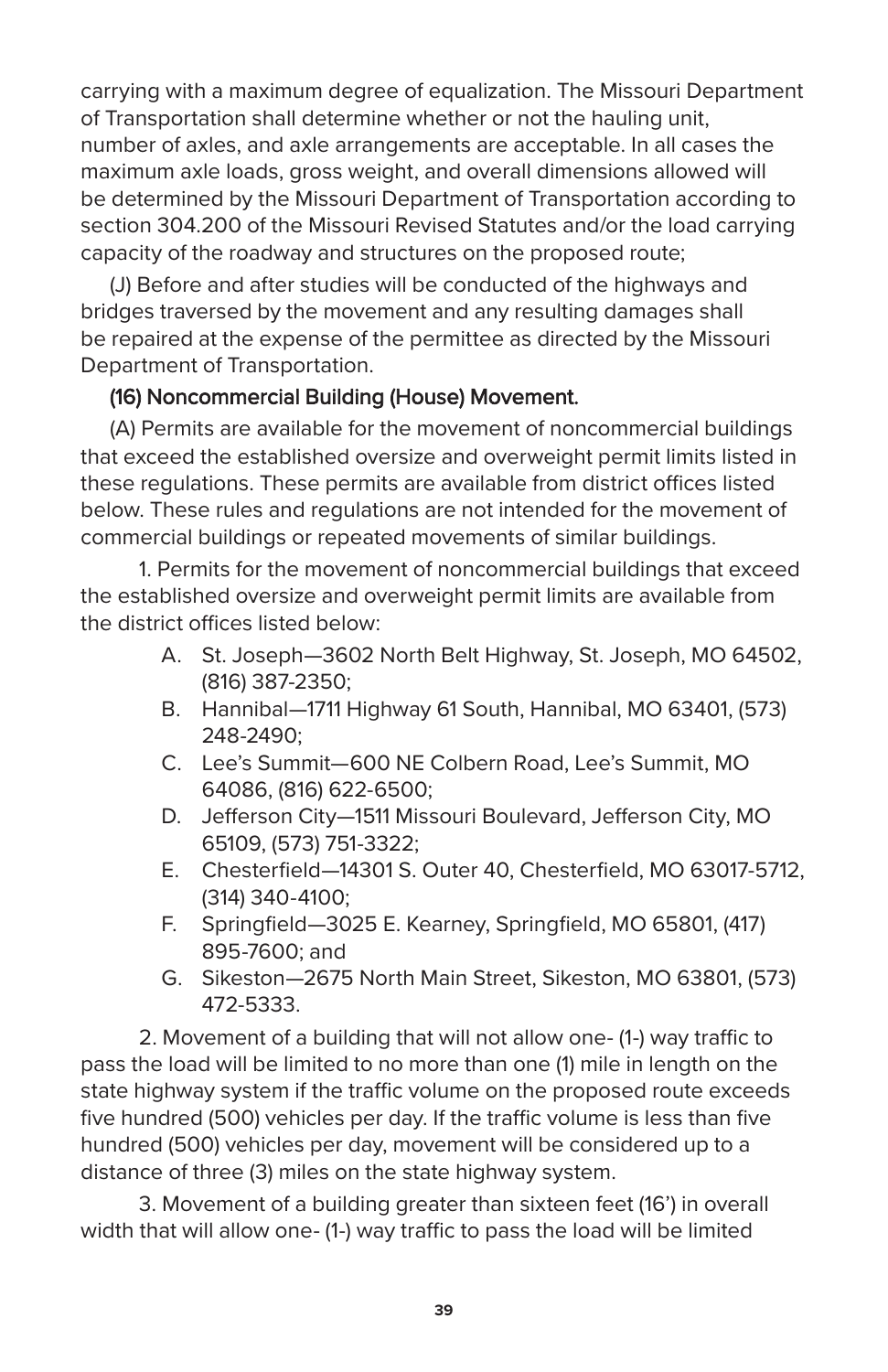to no more than two (2) miles on the state highway system if the traffic volume on the proposed route exceeds two thousand (2,000) vehicles per day. If the traffic volume is less than two thousand (2,000) vehicles per day, movement will be considered up to a distance of ten (10) miles on the state highway system.

4. The traveled distances listed in the above two (2) paragraphs reflect the total miles of the move on the state highway system rather than miles allowed to move per attempt. Short segments of the state highway system may be used in a move provided the total mileage allowed on the state highway system is not exceeded. The district engineer or his/her representative may consider a longer travel distance if the entire move can be made during periods of lower traffic volumes listed in the above two (2) paragraphs of this section. Additional restrictions regarding travel during adverse weather conditions are at the discretion of the Missouri Department of Transportation district engineer or his/her representative.

(B) The allowable overall height, width, length, and time of travel shall be based on physical features and traffic volumes along the route. Bridges posted with a maximum weight limit of less than forty (40) tons should be avoided and will be analyzed for the type vehicle and load prior to receiving approval to cross that bridge. All axles on the hauling unit shall be load carrying with a maximum degree of equalization. The district engineer or his/her representative shall determine whether or not the hauling unit, number of axles, and axle arrangements are acceptable. When it is determined a bridge analysis is required, an additional fee shall be charged to recover bridge analysis costs. See subsection (4)(B). Loads in excess of sixteen feet (16') in width may require a sketch displaying the side and rear view of the load with dimensions including any overhang.

(C) If the load is over seventeen feet, five inches (17'5") high the applicant shall check all overhead clearance restrictions and provide written documentation from any involved utility company indicating approval to disturb aerial lines across the route. The applicant must also submit written acknowledgement from all cities/counties in which the move occurs. If it is necessary to adjust, modify, or remove state owned property such as signal and sign mast arms, flashers, signs, etc., a qualified contractor approved by the Missouri Department of Transportation shall be hired by the applicant to perform the necessary adjustment or removal and replacement. See section 324.721 of the Missouri Revised Statutes for additional information.

(D) For the purpose of moves under section (16), the applicant must have a current house-mover license, applicable operating authority, and must have insurance in the amount of two (2) million dollars combined